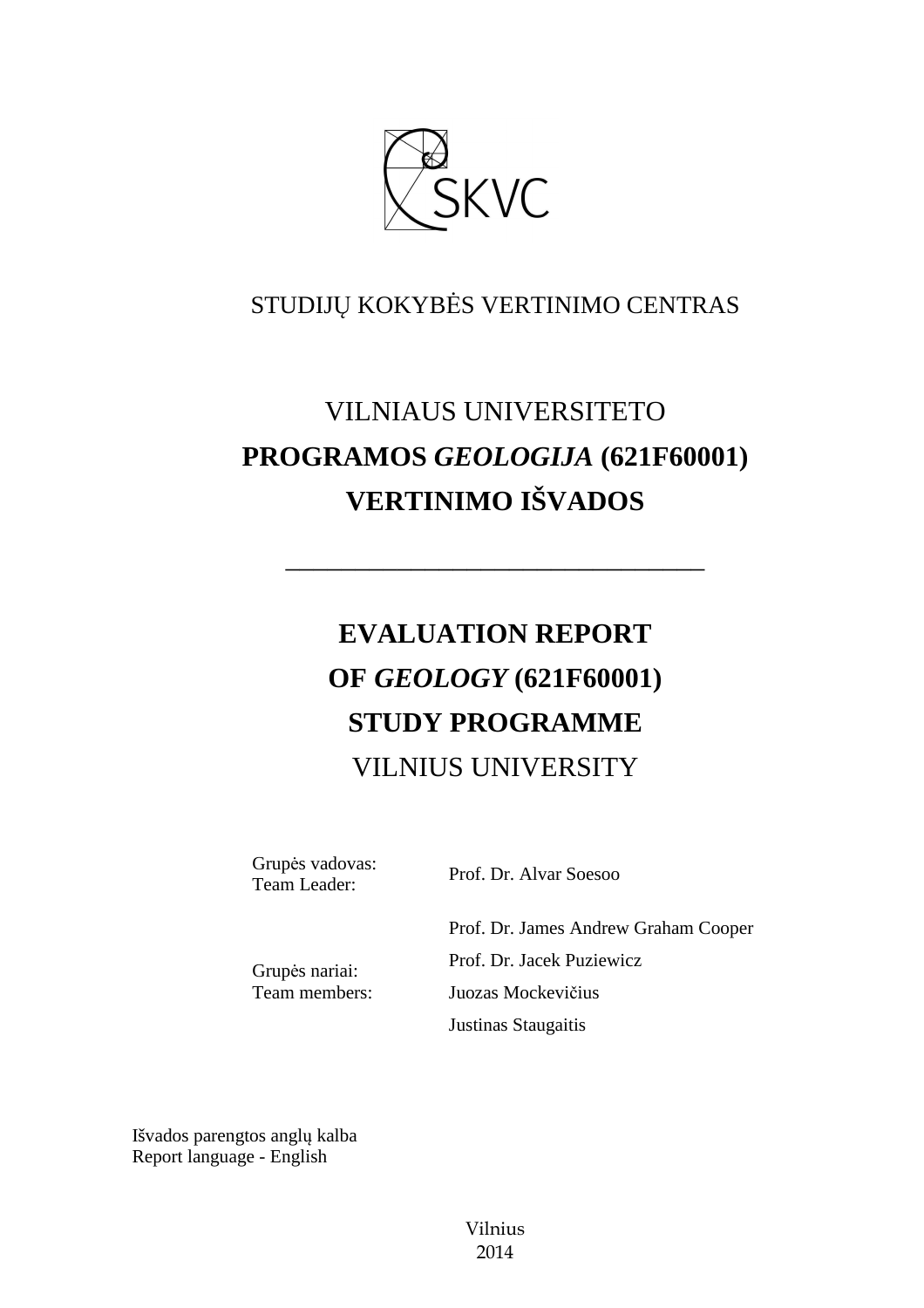# **DUOMENYS APIE ĮVERTINTĄ PROGRAMĄ**

| Studijų programos pavadinimas                           | Geologija                |
|---------------------------------------------------------|--------------------------|
| Valstybinis kodas                                       | 621F60001                |
| Studijų sritis                                          | Fiziniai mokslai         |
| Studijų kryptis                                         | Geologija                |
| Studijų programos rūšis                                 | Universitetinės studijos |
| Studijų pakopa                                          | Antroji                  |
| Studijų forma (trukmė metais)                           | Nuolatinė (2)            |
| Studijų programos apimtis kreditais                     | 120                      |
| Suteikiamas laipsnis ir (ar) profesinė<br>kvalifikacija | Geologijos magistras     |
| Studijų programos įregistravimo data                    | 19-05-1997 Nr. 565       |

# **INFORMATION ON ASSESSED STUDY PROGRAMME**

–––––––––––––––––––––––––––––––

| Name of the study programme.                           | Geology                  |
|--------------------------------------------------------|--------------------------|
| State code                                             | 621F60001                |
| Study area                                             | <b>Physical Sciences</b> |
| Study field                                            | Geology                  |
| Kind of the study programme.                           | University studies       |
| Level of studies                                       | Second                   |
| Study mode (length in years)                           | Full-time $(2)$          |
| Scope of the study programme in credits                | 120                      |
| Degree and (or) professional qualifications<br>awarded | Master of Geology        |
| Date of registration of the study programme            | 19-05-1997 No. 565       |

Studijų kokybės vertinimo centras

The Centre for Quality Assessment in Higher Education

©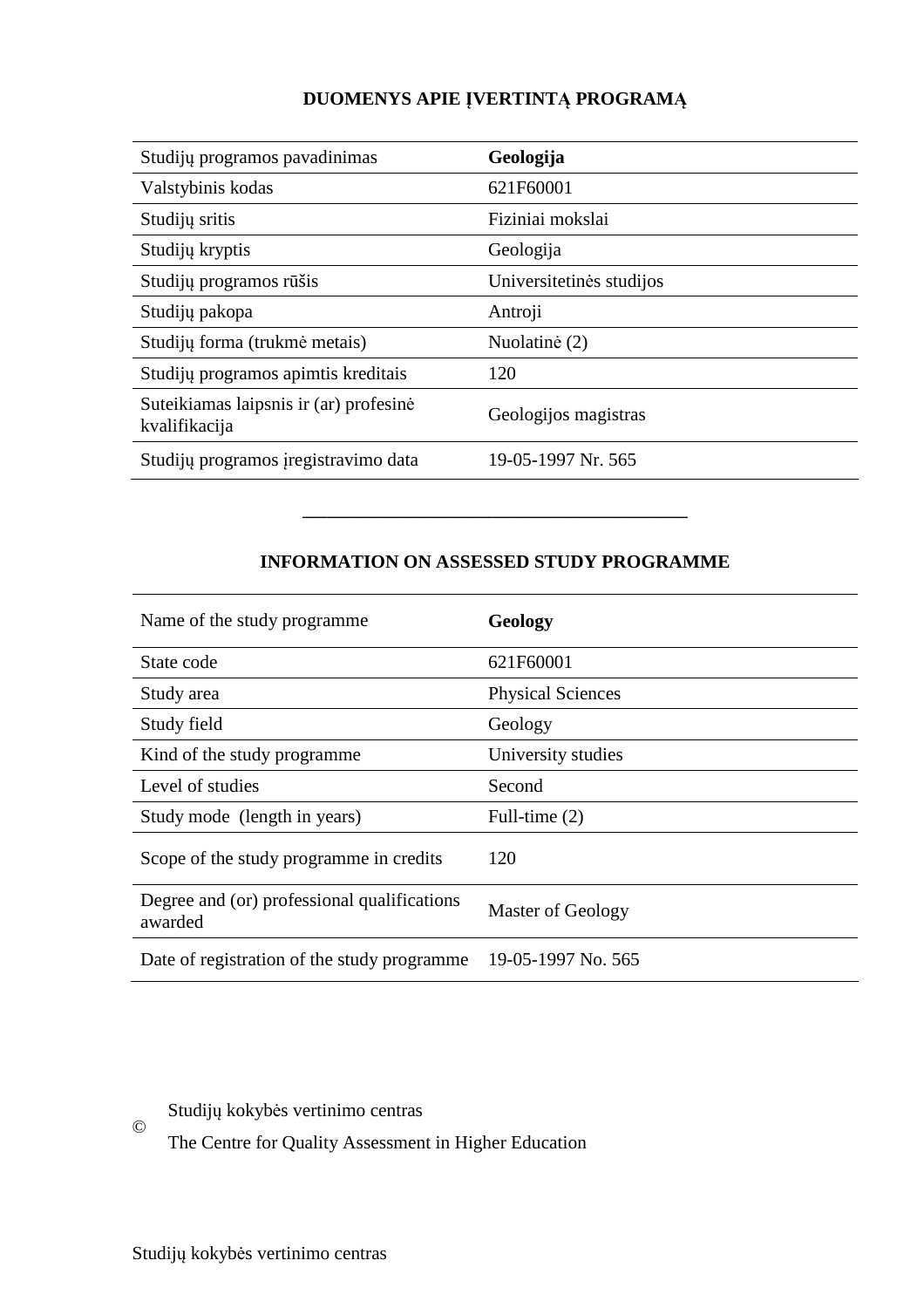# **CONTENTS**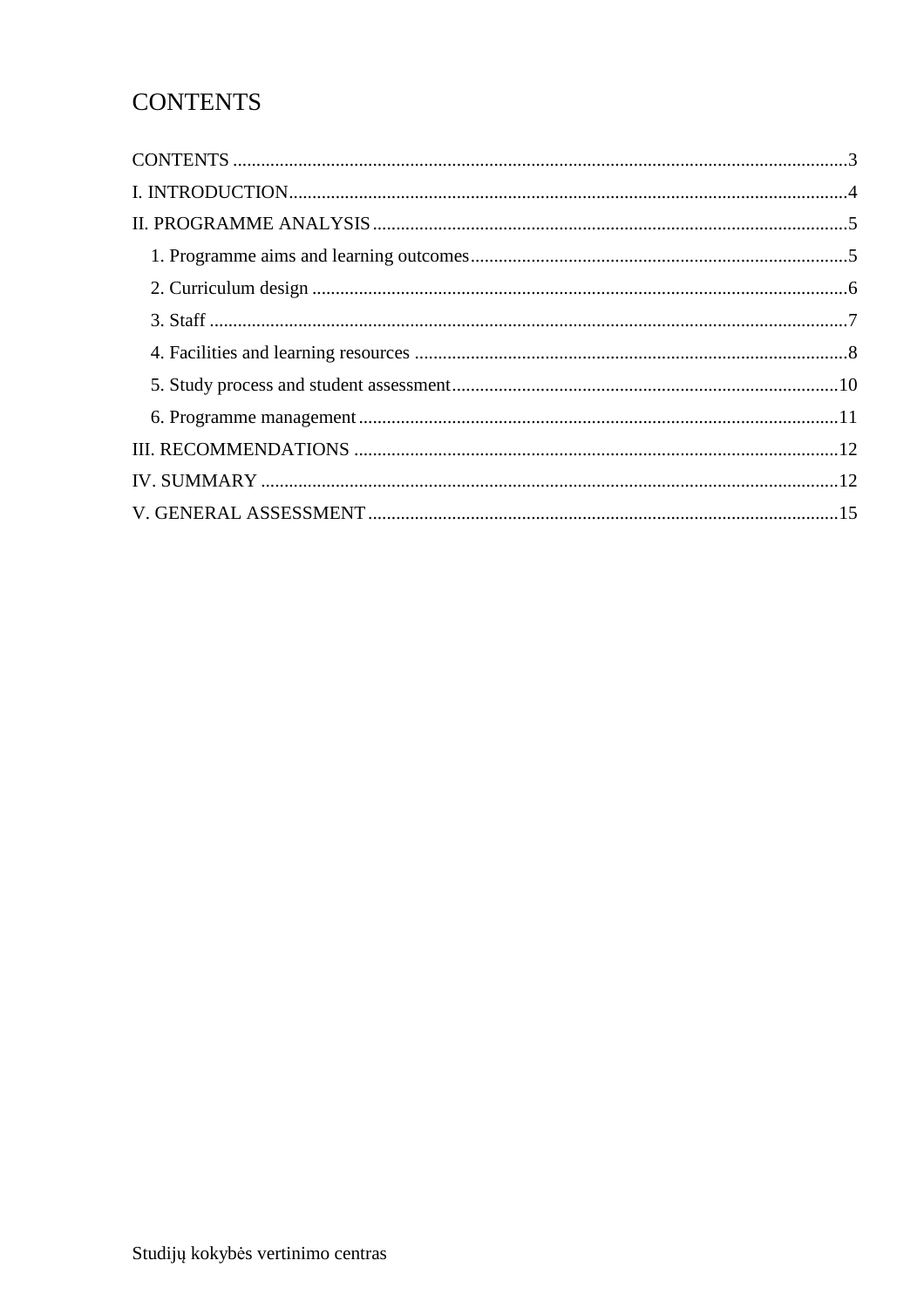#### I. INTRODUCTION

The external assessment of the study programme Geology (state code - 621F60001) was initiated by the Centre for Quality Assessment in Higher Education of Lithuania nominating the external assessment expert group formed by Professor Alvar Soesoo (Tallinn University of Technology, Estonia - team leader), Professor James Andrew Graham Cooper (University of Ulster, Northern Ireland, U.K.), Professor Jacek Puziewicz (University of Wrocław, Poland), Mr. Juozas Mockevičius (member of Lithuanian Union of Geologists and geological research enterprise "Grota"), and student representative Justinas Staugaitis (Kaunas University of Technology).

The introductory meeting was organised on 24<sup>th</sup> February at the Centre for Quality Assurance in Higher Education, Vilnius. The evaluation of the study programme Geology (state code - 621F60001) made use of the following documents and presentations: Education in Lithuania; Assessment of External Study Programmes: Methodological Guidelines for Experts; Regulations for Master studies; Higher education and research reform in Lithuania; Description of Study Programme Accreditation Order; Higher education evaluation system in Lithuania; Methodological Guidelines: Visits, Final report, and other documents.

The basis for the evaluation of the study programme (hereafter, the programme) is the Self-Evaluation Report, compiled in 2013, its annexes and the site visit of the expert group to Vilnius University (hereafter, the University) on 25th February 2014. The visit incorporated all required meetings with different academic and public groups, including the administrative staff of the Faculty of Natural Science, staff responsible for preparing the self-assessment documents, teaching staff, students of the first and second years of study, graduates, and social partners. The expert group examined presented Master theses. The expert group also inspected various support services (classrooms, laboratories, library, computer facilities).

After discussions and preparation of conclusions and remarks, the expert group presented introductory general conclusions of the visit to the Faculty and Department members. After the visit, the group met on  $27<sup>th</sup>$  February to discuss and agree on the content of the report and provide points for the assessed evaluation areas.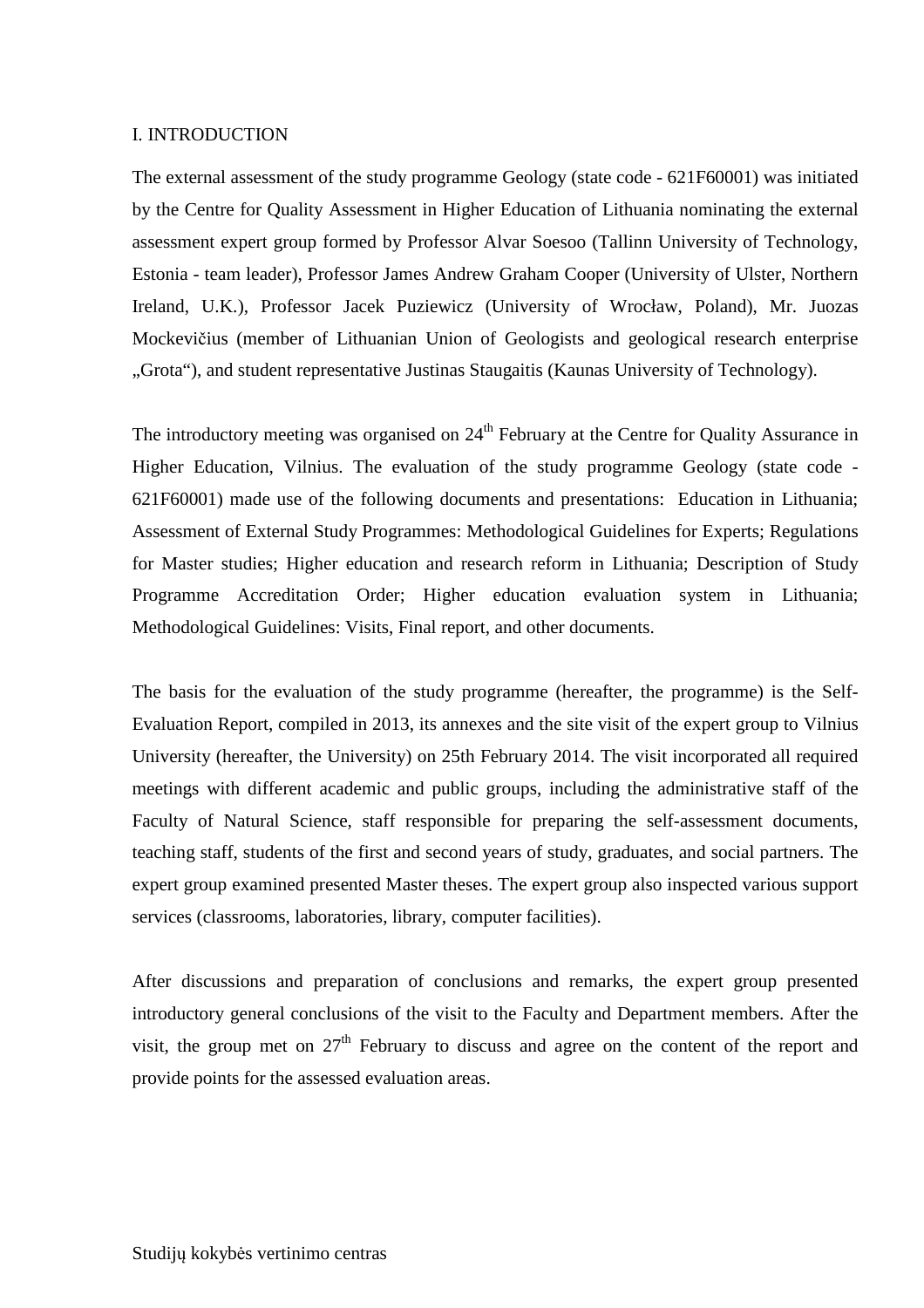#### II. PROGRAMME ANALYSIS

#### *1. Programme aims and learning outcomes*

The main aim of the 2nd level study programme in Geology at the Vilnius University is to prepare the universal, highly qualified geologist who is flexible enough to be competitive in various areas of contemporary geosciences. This aim requires broad theoretical knowledge of Earth, its structure and dynamics, variable practical skills and strong general competences. The major aim results in a well-defined set of learning outcomes, comprising knowledge of planetscale and local (Baltic State) geology (5 outcomes), understanding of geological processes (5 outcomes), practical knowledge on methods and techniques used in geological research (6 outcomes) and general competences in team work organisation, management and leadership (6 outcomes).

The programme aims and outcomes are clearly defined and well presented in the web pages. The aims take into account both the requirements of global and EU labour market as well as local needs in Lithuania, and they guarantee the broad and complex knowledge of graduates. The relative proportions of the course dealing with theoretical knowledge and practical skills necessary at Master level are well balanced. The broad spectrum of study subjects gives the graduates necessary background for various professional career paths, from prospection and exploitation enterprises, through governmental agencies dealing with natural resources and nature protection to the academic research.

The outcomes show that the imparted knowledge is modern and the graduates are acquainted with modern computational methods and software, including the geophysical software. The access to geochemical analytical laboratories and techniques of analysing and imaging the rocks and minerals in the micro-scale (SEM, Cathodoluminescence) is offered by the University or by cooperating research centres (Nature Research Centre), and provides the basic knowledge in modern analytical techniques, which is necessary for further career development in companies using this type of equipment.

The learning outcomes assure that the graduates are flexible, well educated in geology at the Master level and can proceed with various specialisation paths in their careers. Both the programme aims and learning outcomes are compatible with each other and fit the Master studies level.

Studijų kokybės vertinimo centras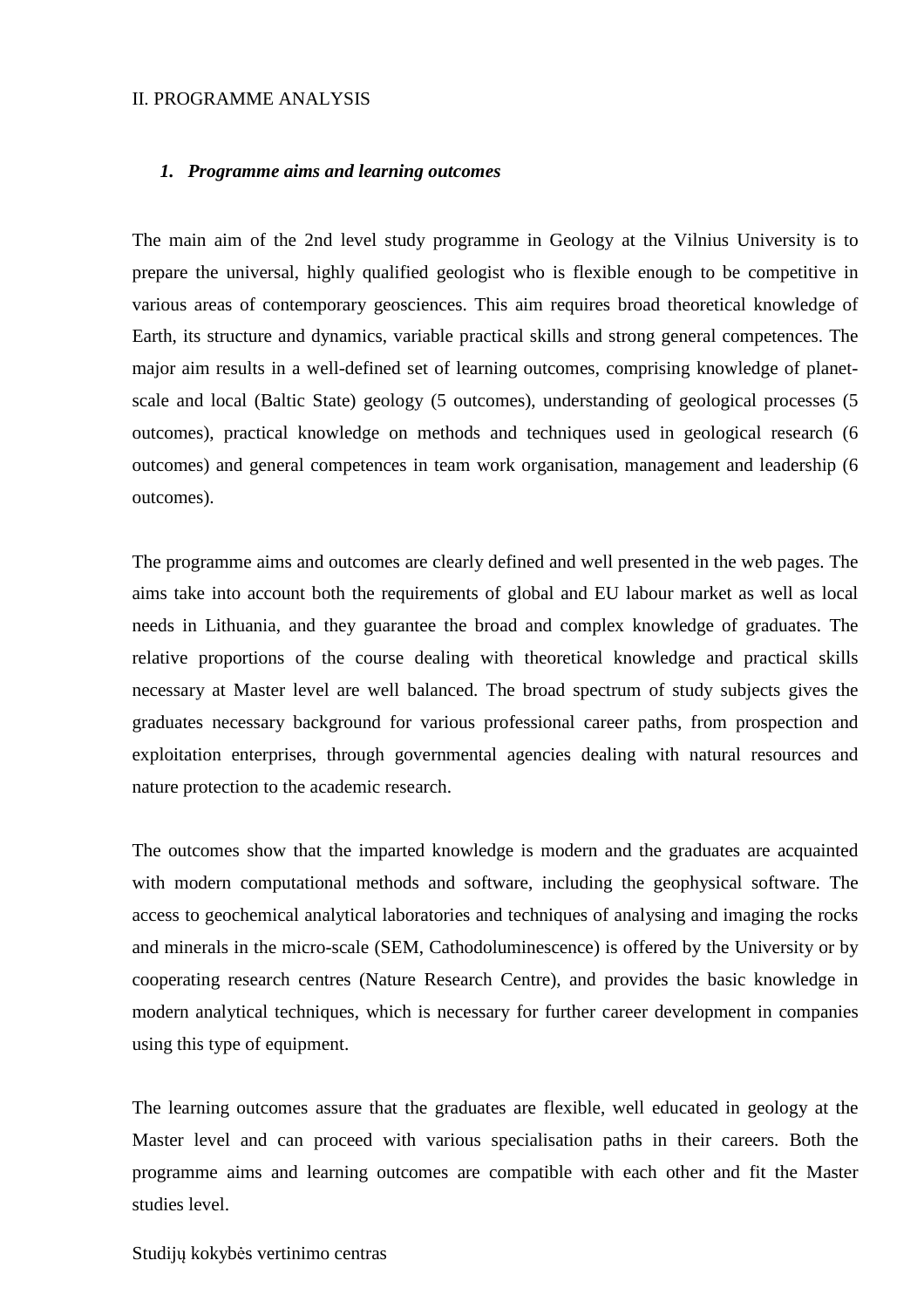The aims and outcomes received the highest possible rank and need no specific recommendations. However, in future years they should be continuously updated according to the changes in the labour market and evolution of the geosciences. The geological and mineralogical aspects of material science should be considered in future.

#### *2. Curriculum design*

The Master studies course is constructed as a solid framework of basic knowledge in the essential components of geology having in mind the lack of specialist lecturers in some subjects such as Petroleum Geology, Marine Geology. After the assessment in 2011 the structure of the programme and study credits system was reviewed and reorganized according to the "Description of general requirements for master studies" issued by the Ministry of Education and Science of Lithuanian Republic and according to the Vilnius University Study programme description (approved by Senate Commission of Vilnius University 2012.06.21, Nr. SK-2012- 12-4) where the number of subjects taught per semester was reduced to 5. As a result, the Master Programme was slightly restructured according to the requirements concerning the number of credits per subject and the number of subjects per semester.

The course consists of compulsory subjects (32 credits), optional study subjects (25 credits), research work and professional practice (23 credits) and the Master thesis (40 credits). The Programme is constructed as full-time 2 year course of 120 credit points, i.e. 60 credits for each year. The wide range of optional subjects creates a good degree of choice for the students, but bearing in mind the relatively small number of students and high number of credits (just 7 credits less than for compulsory subjects) awarded to optional subjects, the ratio of these subjects is questionable. It could be problematic to guarantee high quality teaching performance and to have highly qualified teachers just for optional short courses. We noted good practice in the allocation of significant time for Research work and Professional practice as well as the importance given to the Master thesis preparation (practically starting from the first semester).

The curriculum and syllabus are relevant and appropriate to the level of the study programme and learning outcomes. However, some of the learning outcomes (for example, 1.1. "will understand the structure, composition and evaluation of the Earth"; 1.2. "will understand the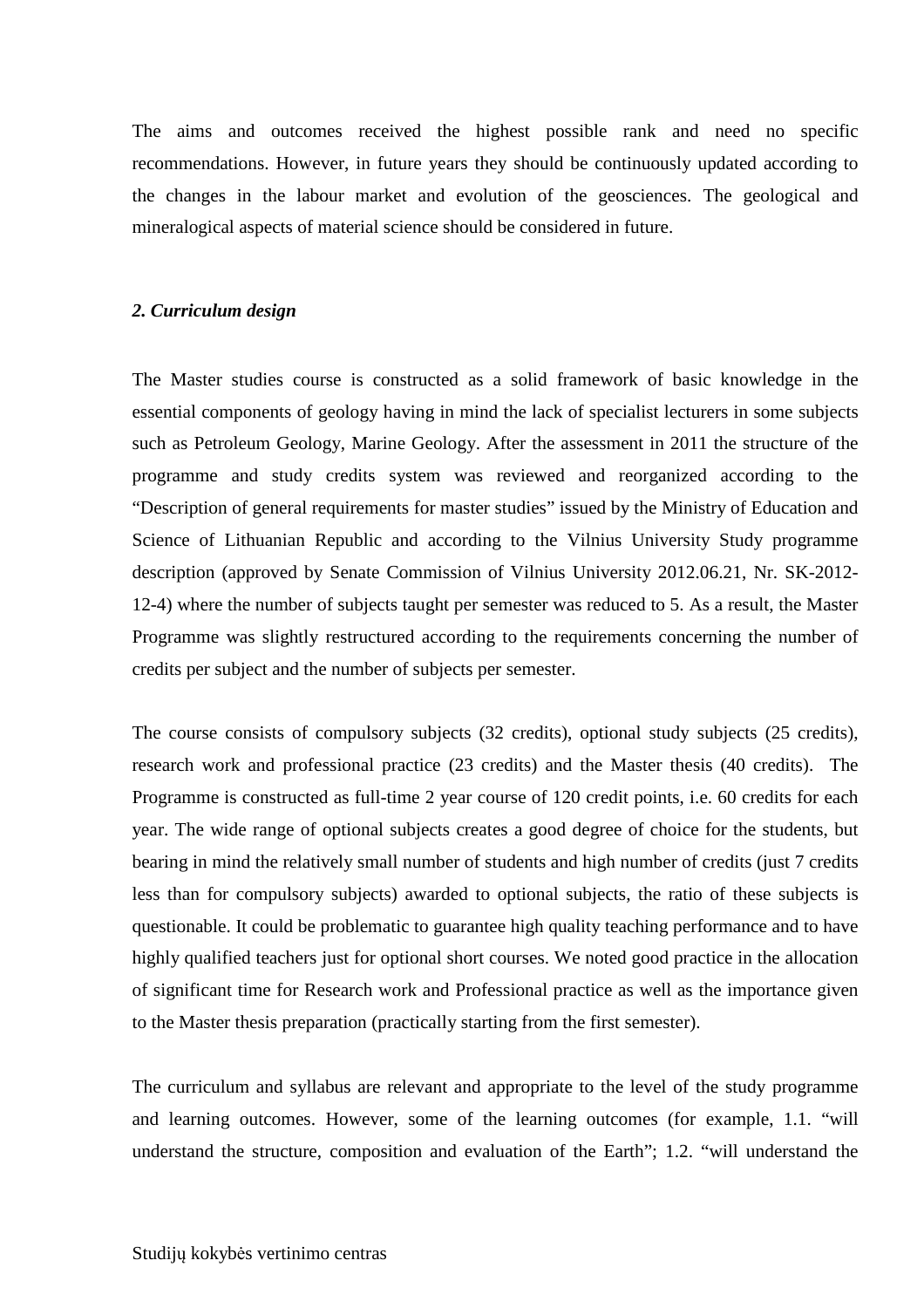interaction of the deep and surface processes of the Earth"; 1.4. "assessment of natural resources, legal aspects; environmental protection") seem too general and basic for the Master studies.

Some changes of the optional subjects in the Programme during year 2012-2013 seem quite superficial, for example: "Introduction to Oil Geology" transformed to "Oil and Gas Geology", "Integrated Interpretation of Data by "Geographix" Software" transformed to "Integrated Interpretation of Data using PC Software" etc. Doubt about the degree to which real change has occurred is enhanced because teaching staff for the new courses are the same and the Petroleum Geology or Data Processing (substituting for "Mathematical treatment of geological information") isn't the basic field of the lecturers interest or their background.

The Curriculum and Study programme is being constantly improved taking into consideration feedback from social partners and students. The curriculum design meets legal requirements and the study subjects' content and teaching methods are appropriate for the studies at the Master level.

### *3. Staff*

The teaching staff are well qualified both academically and by virtue of professional experience outside university. All the staff are educated to PhD level in geology and majority of staff are teaching in the field of their PhD research or a closely related field. All but one member of staff have several years of experience in professional posts outside university. There are 11 staff of whom 6 are full-time, 4 part-time and one assisting social partner. This is an adequate number of staff to deliver the programme. In addition, use is made of visiting foreign academics to contribute to the courses. For example, visitors from Estonia, Latvia, Sweden, Australia, Poland, Russia and the UK have contributed between 2011-2013.

The staff turnover seems to be low, indicating stability in teaching provision. During 2011/2012 2 lecturers (Bitinas and Žigaitė) left the department. At the same time G. Skridlaitė, A. Spiridonov and N. Dobrotin were employed to teach courses in microscopic and isotopic investigations of crystalline rocks, paleontology, and Earth's geophysics, respectively and E. Rudnickaitė was appointed to a 50% teaching position. There is provision for 5-yearly review of appointments. The appointment of new staff as in 2013 suggests a high degree of efficiency and flexibility.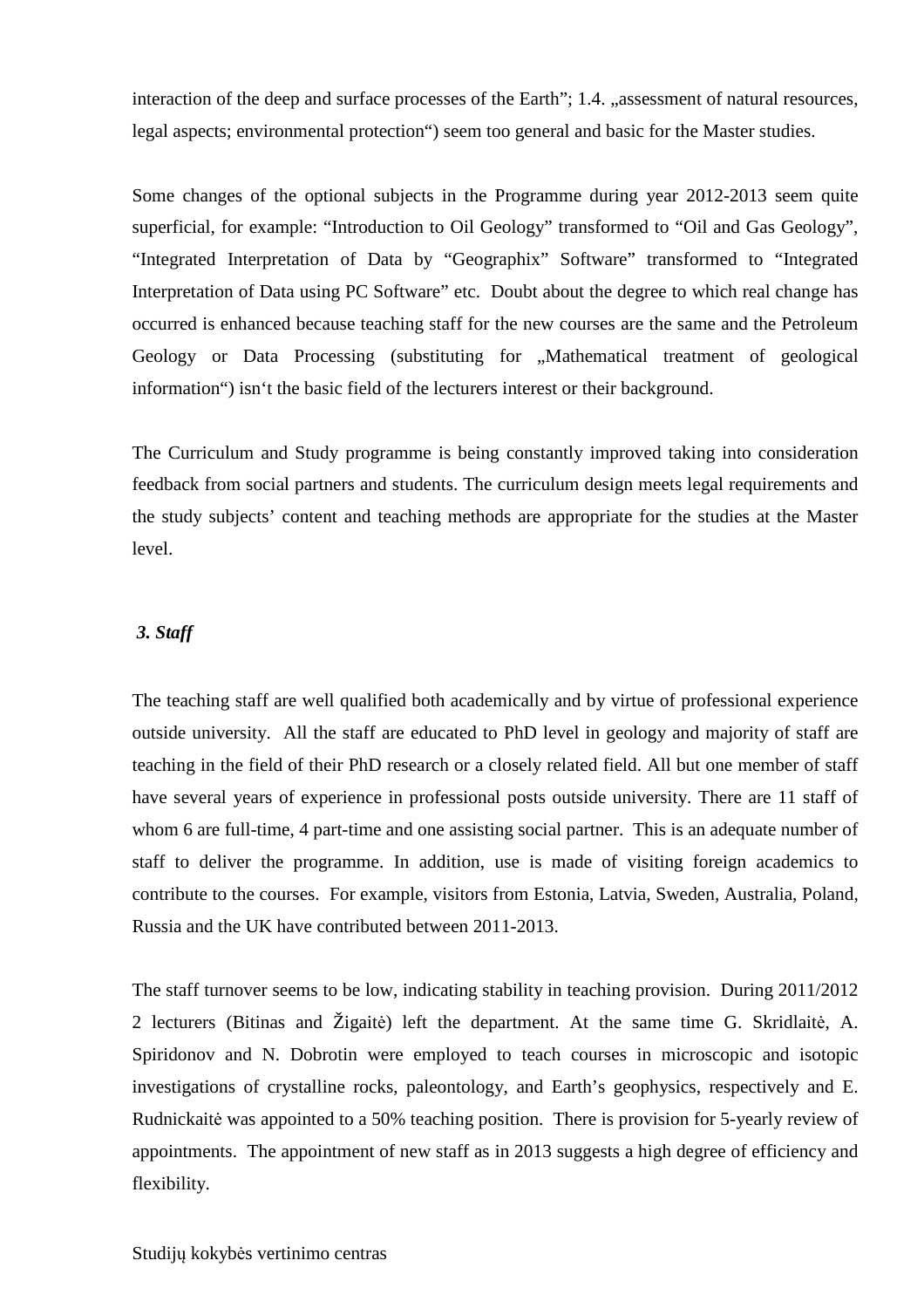Each staff member has attended a reasonable number of conferences, both national and international (e.g. The 11th Colloquium on Baltic Sea Marine Geology, 2012; 3rd IGCP 591 Annual Meeting – Lund, Sweden, 2012; International Congress on Stratigraphy, Lisbon, Portugal, 2013) indicating a good level of institutional support for professional development of this type. All have spent significant periods abroad in other institutions which must also contribute strongly to self-development. For example, Kaminskas visited Cardiff University UK, Lazauskienė visited Madrid, Spain and Radzevičius is a regular visitor to University of Wroclaw (Poland)**.** Most are also involved in international research projects. For example, Šinkūnas participated in the EU COST project ES0907 INTIMATE: ES0907 INTIMATE: INTegrating Ice core, MArine and TErrestrial records (60 000 to 8 000 years ago); Šliaupa participated in EU FP7 project Geology and mineral resources of Ghor Province, Afghanistan; and Kaminskas participated in the Lithuanian Research Council project, "Palaeogeographical changes in Lithuania throughout the Postglacial time under the Baltic Sea and land interaction", Grant No LEK-03/210.

The teaching staff are engaged in research relevant to the subjects being taught. In all cases there is a clear link between teaching responsibilities and research output. The quality of the research outputs is satisfactory to good with most staff having published several international journal articles in the past 5 years. However, increase in international publications could make Departmental research even more visible in national and international level.

The staff have skills in Regional Geology, Palaeontology, Sedimentology, Quaternary Geology, Mineralogy, Petrology and Economic Geology.

#### *4. Facilities and learning resources*

For the implementation of the Second Cycle Study Programme Geology the Department of Geology and Mineralogy has 4 auditoriums, 4 laboratories, Geological museum in addition to possibilities to use several rooms at the Faculty level (a large faculty auditorium, Postgraduate room, Geo-environment auditorium, Geo-engineering auditorium, Geography auditorium and others). Several rooms have been renovated in the last few years, including Paleontology laboratory, Mineralogy laboratory, GIS laboratory, Cathodoluminescence laboratory. The physical provision for the programme is adequate.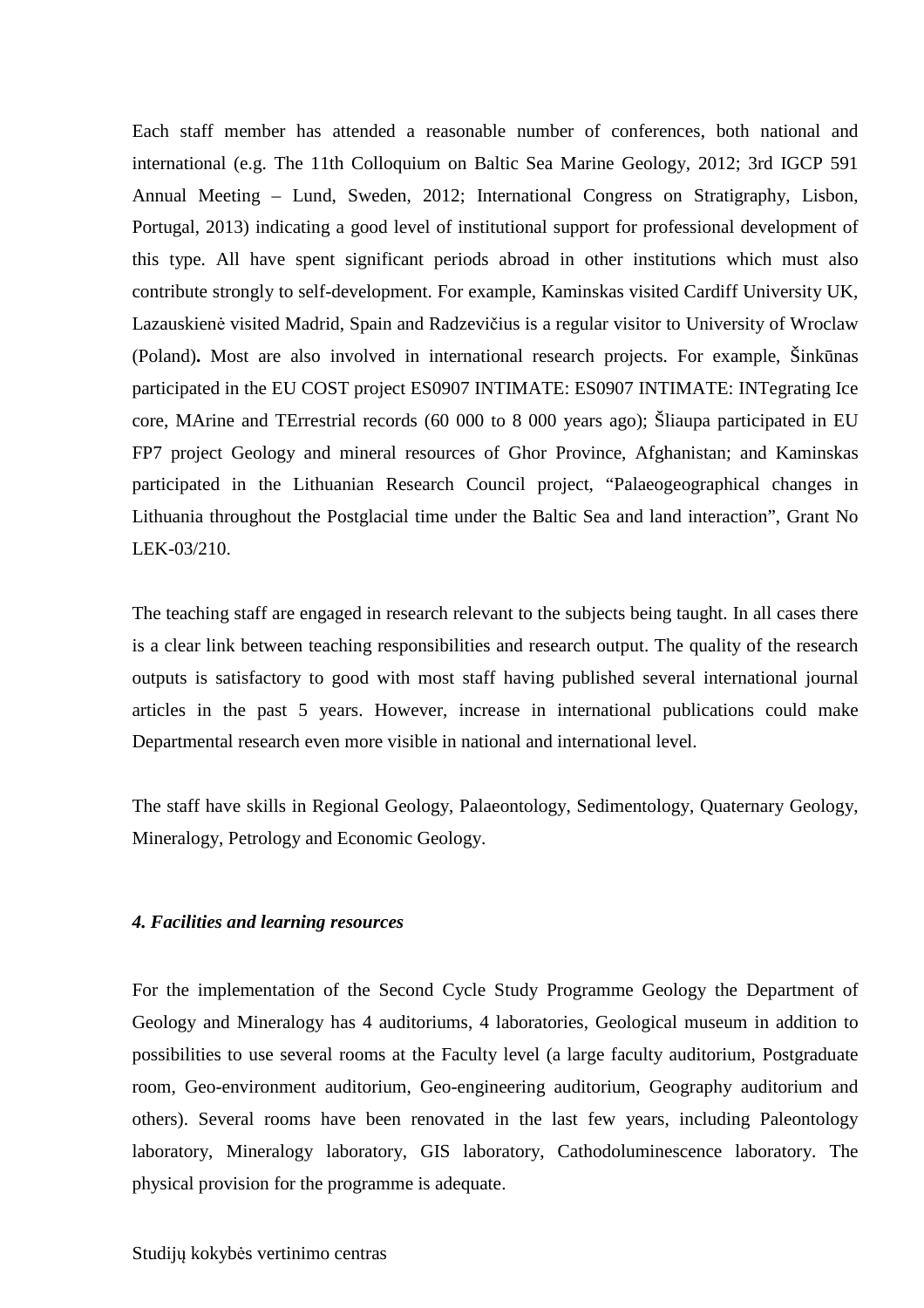The teaching and learning equipment is generally good, students have access to computer lab which is equipped with primarily necessary software (WINDOWS XP Pro (4 comp.) OS are installed. MS OFFICE'2003, 2007, MAPINFO 8.5, COREL 2012, SURFER 7.0, AUTOCAD 2012 Realise, STATISTICA for WINDOWS, SAS) and digital geographic information (maps and ortho-photos). MapInfo 8.5 version may have some limitations for geological GIS work in the future and it can be advised to update GIS software.

The Department has primary research equipment such as polarising and stereo-microscopes, thin section apparatus (under installation), grain size analyser and rock magnetic study susceptibility measurement equipment, but lacks in-house geochemical equipment (e.g. ICP-MS, X-ray fluorescence analyser). Master students are given access to geochemical and other research equipment on a collaborative basis at different departments and cooperation partners. The main research partner – Nature Research Centre – has modern SEM microscope with EDS microprobe and equipment for paleomagnetic investigations which can be used through the "Open Access Centre" system. The cost for this access is reasonable and has not limited research topics. The Department of Hydrogeology and Engineering Geology has operational ion chromatographs and induced plasma spectrometer (ICP), which are available to use, but they are presently underused or not used by Master students. The students mentioned the need for additional equipment, such as ICP-MS at the department.

The student practice is adequate and is mainly related to thesis subjects. However, it was mentioned by students that they encourage the Department to increase the practical part in the programme (adding additional practical subjects, for example).

The Department of Geology and Mineralogy has adequate teaching collections of rocks, minerals and fossils. There are more than 4000 samples used in studying and teaching process. For study purposes students are allowed to use open exposition of rocks, minerals and fossils in the Museum of Geology.

Library provision is adequate, and is good with respect to electronic sources and databases. However, a sufficient quantity of respectable handbooks is not available for all study subjects in the study Programme. The situation has improved during recent years and some new textbooks published in Lithuanian ("Paleontology" by Prof. M. Kabailienė and Assoc. Prof. S. Radzevičius) in 2012. The handbook "Analysis of geological information" is under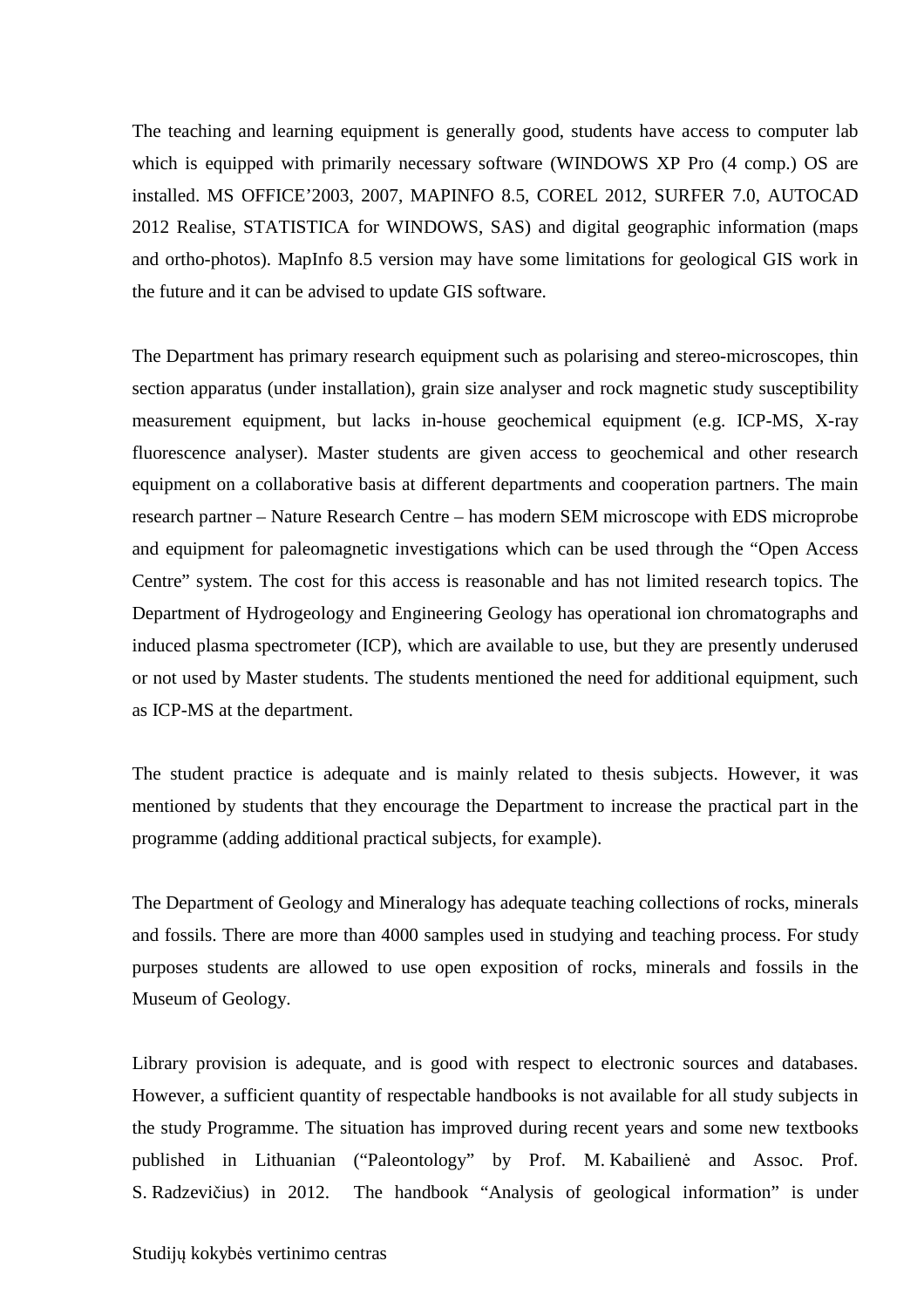preparation by Assoc. Prof. A. Brazauskas. Relevant English language textbooks are also available now.

#### *5. Study process and student assessment*

Admission requirements (based on the first degree in Geology) are well founded. They are well known to the Bachelor students of the Vilnius University (VU). However, the students who have the Bachelor degree not in Geology and not from VU are not well informed that there is a possibility to join Master study. This aspect of information should be improved.

The study programme is well organized. The learning outcomes can be achieved with the present organisation of the study process. Students and academic staff are able to explain learning outcomes and achievements.

The Master course students are encouraged to participate in exchange study programs (Erasmus), but the interest is low (3-4 students in average show interest each year). This is partly because of financial reasons (the ERASMUS students get little support during their study abroad), and partly because of small number of agreements with potential partners from other European universities. There are issues that need more attention, for example more university level exchange agreements with other EU universities can be made. Student mobility is important not only for improving English language but also to have a wider view. This also applies to teacher exchange. This study programme gives the opportunity to get social support and scholarship. The problem is in relatively low level of social support, which however cannot be improved (because of the state policy).

The assessment of student's performance (based on examinations and student's knowledge verification during lessons) is well organised. The small amount of enrolled students enables close contacts with staff members and enhances the clear and adequate student evaluation. The professional activity of the graduates, which are employed as geologists in various state organizations and private enterprises, fits well the programme structure and meets the expectations of programme providers.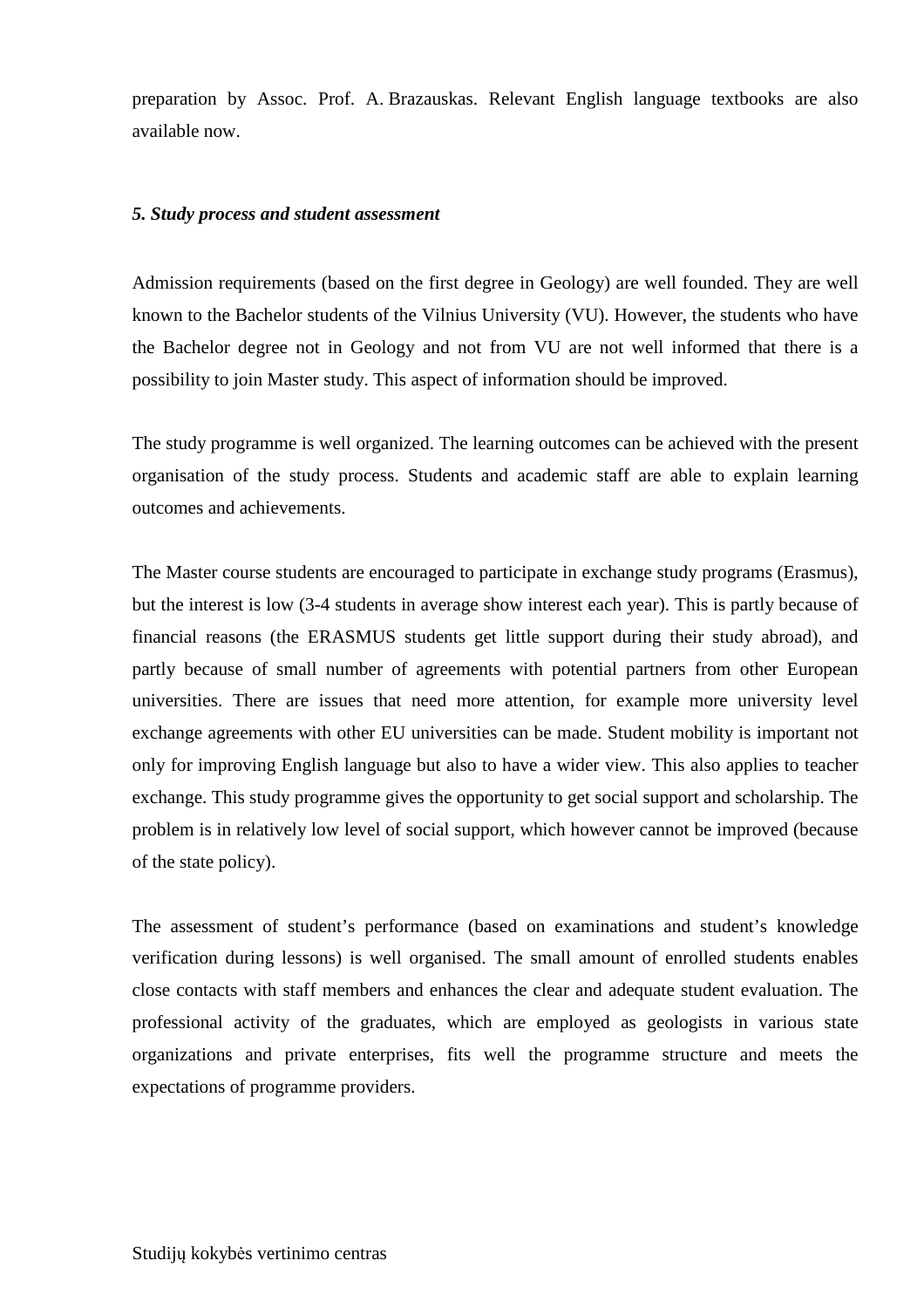Equipment and laboratory hours are sufficient and adequate. The social partners and Alumni believe that the study programme is well prepared, and there have been positive changes after the last evaluation (e.g. improved laboratory use, new teachers).

Some improvements are recommended: (1) the development of international teachers exchange programs in order to offer a broader spectrum of knowledge and to enable students to exercise their professional English language skills; (2) the access to geology-directed databases and journals (e.g. GeoscienceWorld & GeoRef) should be offered and used in the course of study.

#### *6. Programme management*

The programme management system of 2nd level (Master) study of Geology is a part of the quality management system at the Vilnius University. The members of the quality monitoring system are Rector, Senate, Dean and Faculty Council, and the system extends down to the departments, individual teachers and students. Important elements of the programme management are Quality Management Centre of the Vilnius University (student feedback) and Study Programme Committee of the Department of Geology and Mineralogy.

The responsibilities of the programme management are clearly defined at all levels. Semester based evaluation and analysis of the examination results and academic year based analysis of student's opinions are significant parts of the quality monitoring and management system. These analyses, together with the opinions of the Committee of Geology Study Programme, are the basis for corrections and improvements of the programme.

The internal quality monitoring is strengthened thanks to every-day contacts between students and staff, and regular contacts with employers and graduates. This enables fast opinion exchange and good, effective and efficient quality management. The regular contacts with employers, potential employers and graduates employed in various institutions and enterprises contribute to the programme management and enable its continuous improvements according to the need of Lithuanian and international labour market. The results of the last external evaluation of the programme, made by the Lithuanian Centre for Quality Assessment in Higher Education, were carefully analysed and used for programme improvement (e.g. the some of the courses, for example on geophysical data processing, were modified, and a new course on advanced microscopy of crystalline rocks and their isotope geology was introduced). In summary, the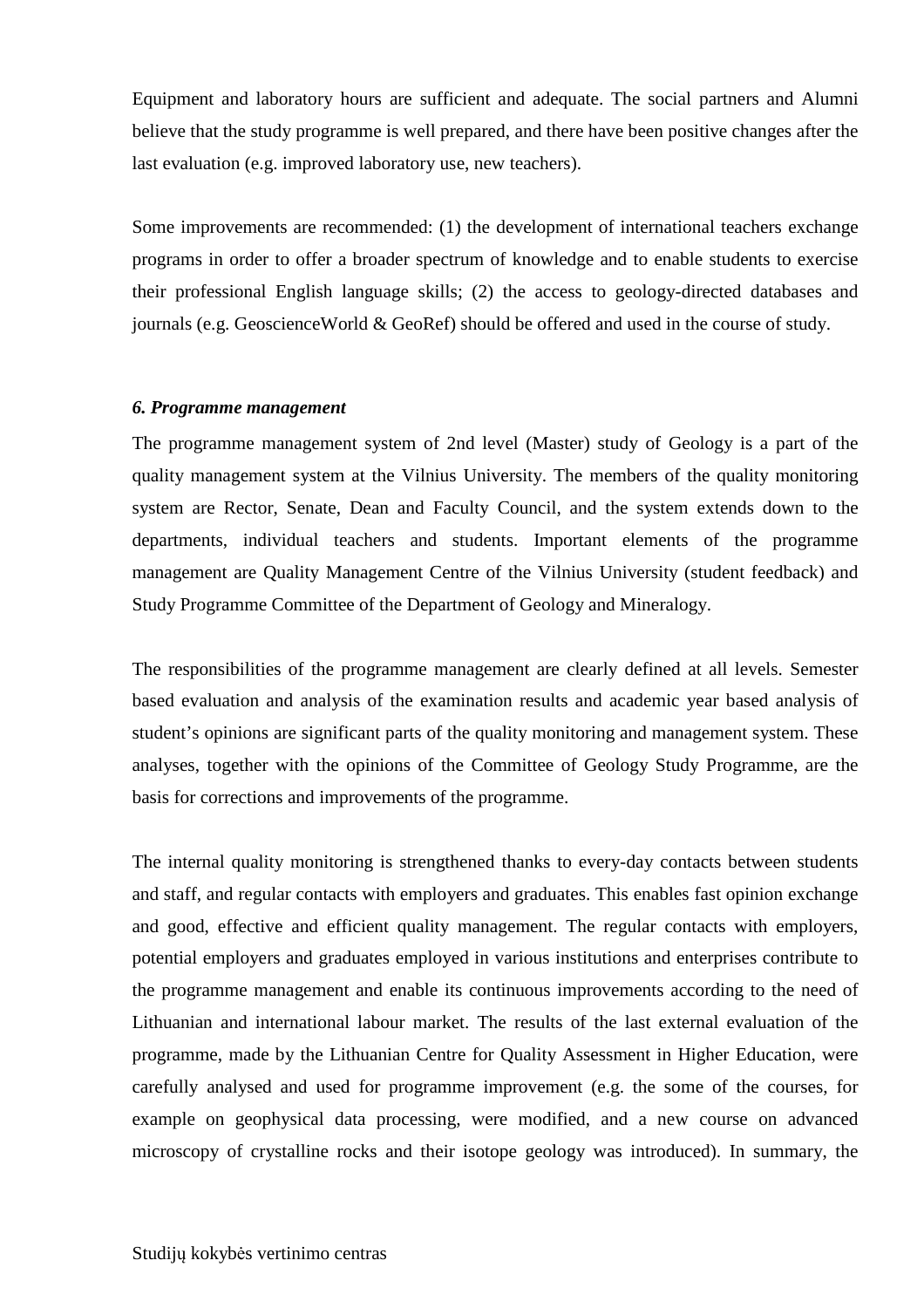programme management system is well organized, efficient and assures permanent monitoring and necessary improvements and corrections of the study programme.

In some cases the demand for changes from students cannot be implemented in the programme because of financial reasons, but it is necessary to find solutions compromising the demands (e.g. more field practice) and possibilities. The programme management also could be improved by more extensive contacts with social partners (employers) and graduates.

## III. RECOMMENDATIONS

- 1. Avoid just theoretical rearrangements of the Curriculum design and review the balance between compulsory and optional subjects, ensure research and practical exercises can take place;
- 2. Encourage more and support students in international mobility, evaluate possibility for creation of favourable conditions for students (some lecturers as well) to improve foreign language skills;
- 3. Extend and tighten research and study cooperation and sharing equipment with the Department of Hydrogeology and Engineering Geology;
- 4. Encourage the staff to make more use of visiting academics to deliver lectures and seminars;
- 5. Encourage both teachers and students to participate more in international and local projects;
- 6. Create better laboratory support for sample preparation (crushing, cutting, polishing and other facilities) and basic research (high quality modern polarized light microscopes, binoculars etc):
- 7. Assess the possibility and react to include more practical (as a subject or work) in the programme.

## IV. SUMMARY

The overall impression of the *Geology* Master programme is positive. As this programme is the only *Geology* Master programme in Lithuania it is important that the programme provides a high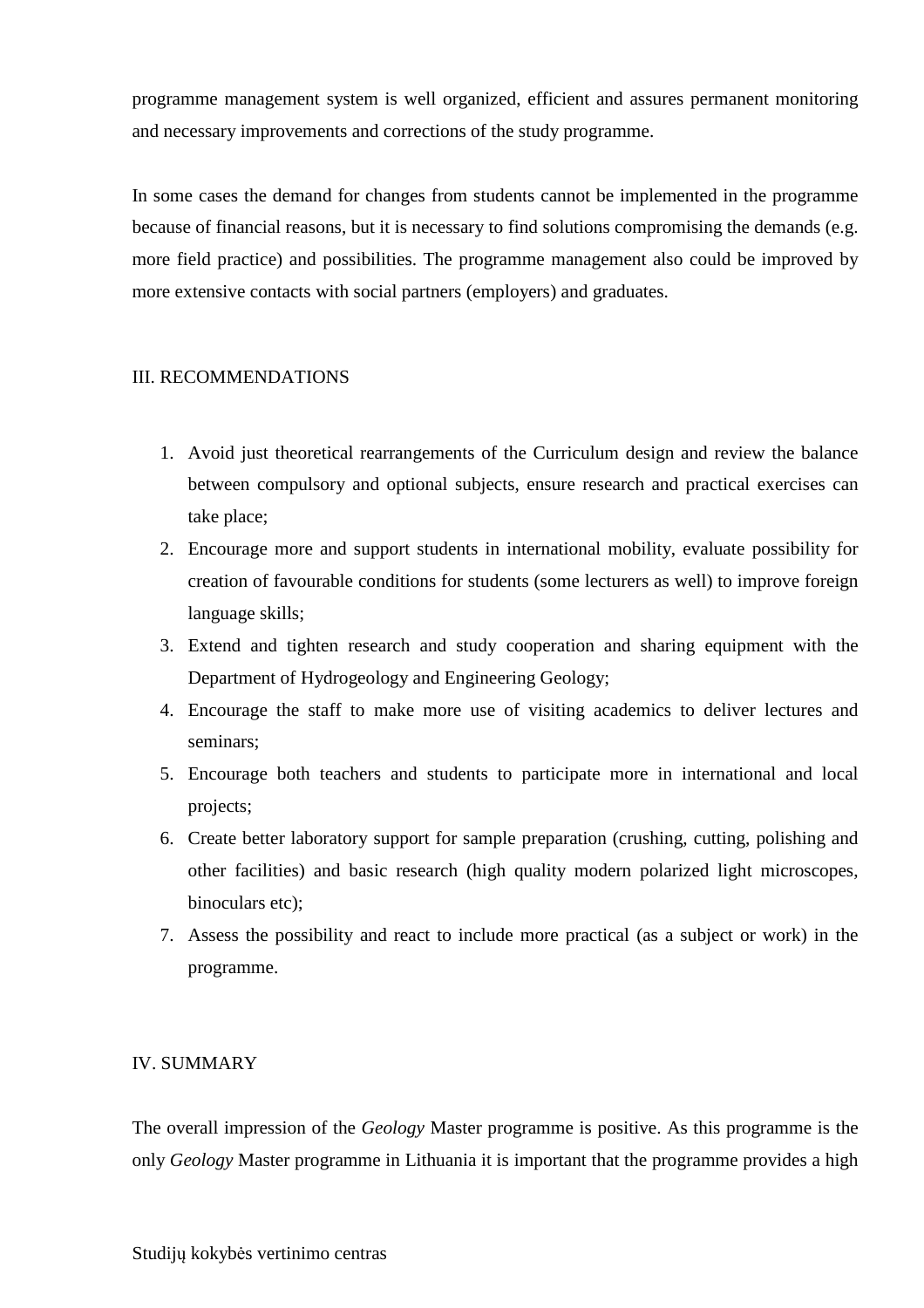education standard, is sustainable and meets international quality requirements and labour market needs.

Most students interviewed during the visit took part in the discussion in a very active way, and appeared open minded, critical, and capable, which is the mark of a successful academic training. Moreover, all the social partners confirmed that they could trust the competences of the students they employed.

The programme aims and outcomes are clearly defined and well presented. The aims take into account both the requirements of global and EU labour market and local needs in Lithuania, and they guarantee the broad and complex knowledge of graduates.

The learning outcomes assure that the graduates are flexible, well educated in geology at the Master level and can proceed with various specialisation paths in their careers. Both the programme aims and learning outcomes are compatible with each other and fit the Master studies level.

The Curriculum and Study programme is being constantly improved taking into consideration feedback from social partners and students. Some changes of the optional subjects in the Programme during year 2012-2013 sound declarative, for example: "Introduction to Oil Geology" transformed to "Oil and Gas Geology", "Integrated Interpretation of Data by "Geographix" Software" transformed to "Integrated Interpretation of Data using PC Software". The curriculum design generally meets legal requirements, the contents and teaching methods are appropriate for the achievement of intended learning outcomes.

The teaching staff are all well qualified both academically and by virtue of professional experience outside academia. All the staff are educated to PhD level in geology and most are teaching in the field of their PhD research or a closely related field. Each staff member has attended a reasonable number of conferences, both national and international. The teaching staff are engaged in research relevant to the subjects being taught. In all cases there is a clear link between teaching responsibilities and research output.

The Department has primary research equipment, but lacks in-house geochemical equipment. The Master students are given access to geochemical and other research equipment in different departments and cooperation partners. The teaching and learning equipment is generally good,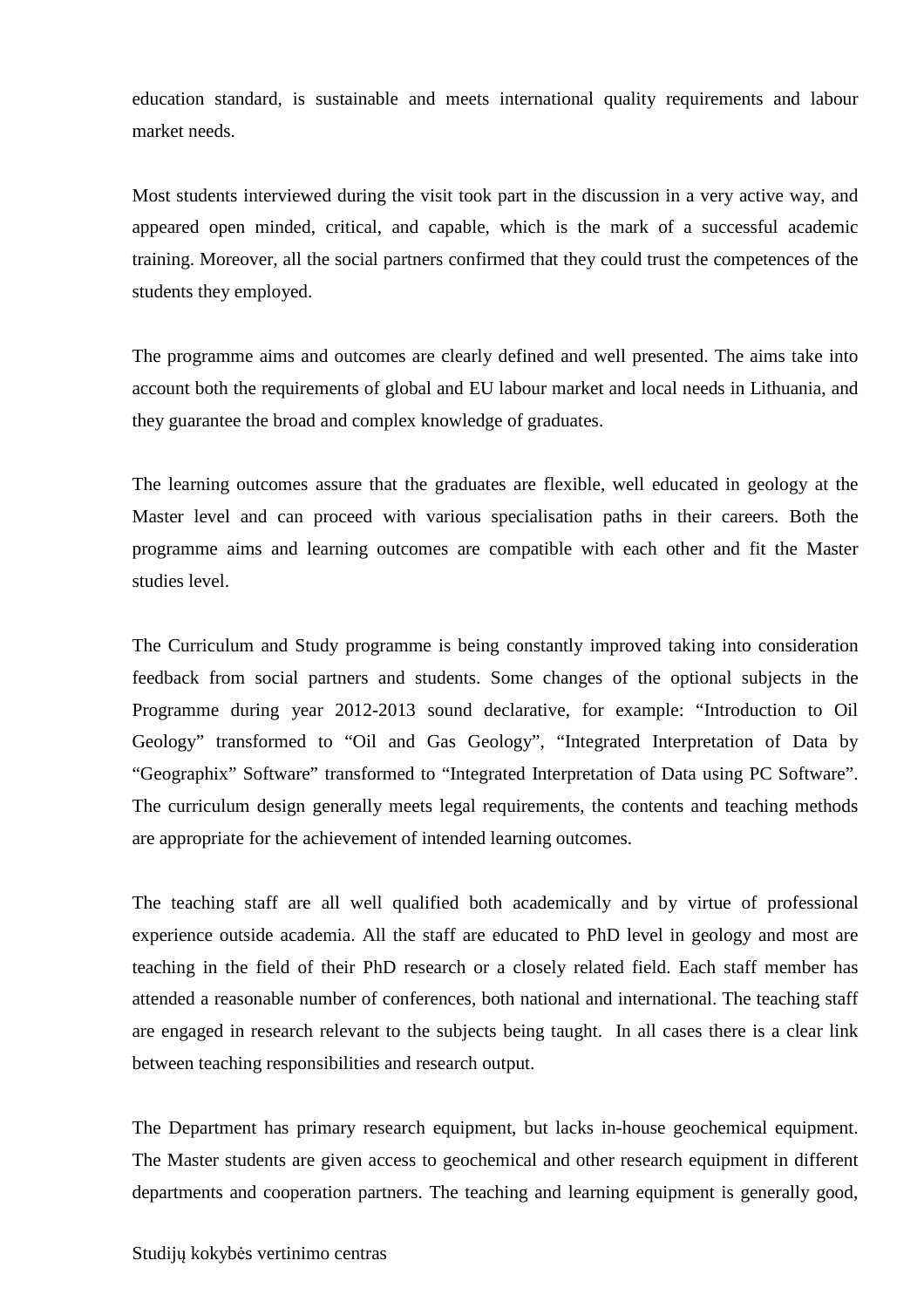students have access to computer lab which is equipped with primarily necessary software. Several rooms have been renovated in the last few years. The student practice is adequate and is mainly related to thesis subject. However, it was mentioned by students that they encourage the Department to increase the practical part of the programme. Library provision is adequate, and is good with respect to electronic sources and databases.

Admission requirements and organization of study process are well prepared, but must be improved in few aspects, for instance to better inform other faculties and other universities about the *Geology* study programme and learning/educational possibilities. The study programme is well organized; students and academic staff are able to explain learning outcomes and achievements.

The programme management system is a part of the quality management system at the Vilnius University. The responsibilities of the programme management are clearly defined at all levels. Semester-based evaluation and analysis of the examination results and academic year-based analysis of student's opinions are significant parts of the quality monitoring and management system. In some cases the demand for changes from students cannot be implemented in the programme because of financial reasons, but the finding solutions compromising the demands (e.g. more field practice) and possibilities is necessary.

In conclusion, the Geology programme meets educational and specific national and international requirements and is sustainable.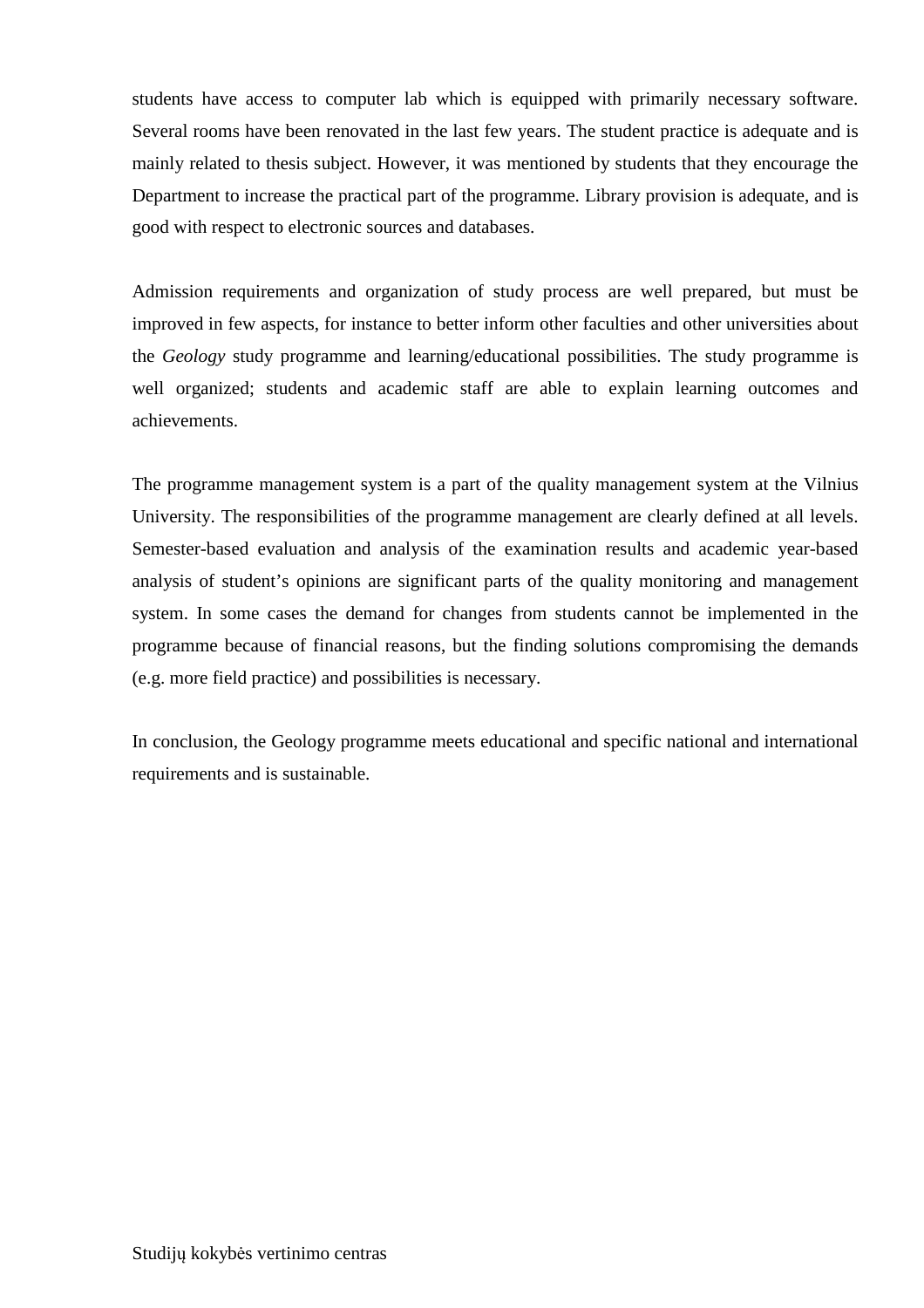## V. GENERAL ASSESSMENT

The study programme Geology (state code – 621F60001) at Vilnius University is given **positive** evaluation.

| No. | <b>Evaluation Area</b>                                                                                     | <b>Evaluation Area</b><br>in Points* |
|-----|------------------------------------------------------------------------------------------------------------|--------------------------------------|
| 1.  | Programme aims and learning outcomes                                                                       |                                      |
| 2.  | Curriculum design                                                                                          | 3                                    |
| 3.  | <b>Staff</b>                                                                                               | 3                                    |
| 4.  | <b>Material resources</b>                                                                                  | 3                                    |
| 5.  | Study process and assessment (student admission, study process<br>student support, achievement assessment) |                                      |
| 6.  | Programme management (programme administration, internal quality<br>assurance)                             |                                      |
|     | <b>Total:</b>                                                                                              | 19                                   |

*Study programme assessment in points by fields of assessment*.

\*1 (unsatisfactory) - there are essential shortcomings that must be eliminated;

2 (satisfactory) - meets the established minimum requirements, needs improvement;

3 (good) - the field develops systematically, has distinctive features;

4 (very good) - the field is exceptionally good.

Grupės vadovas:<br>Team Leader:

Prof. Dr. Alvar Soesoo

Grupės nariai: Team members: Prof. Dr. James Andrew Graham Cooper

Prof. Dr. Jacek Puziewicz

Juozas Mockevičius

Justinas Staugaitis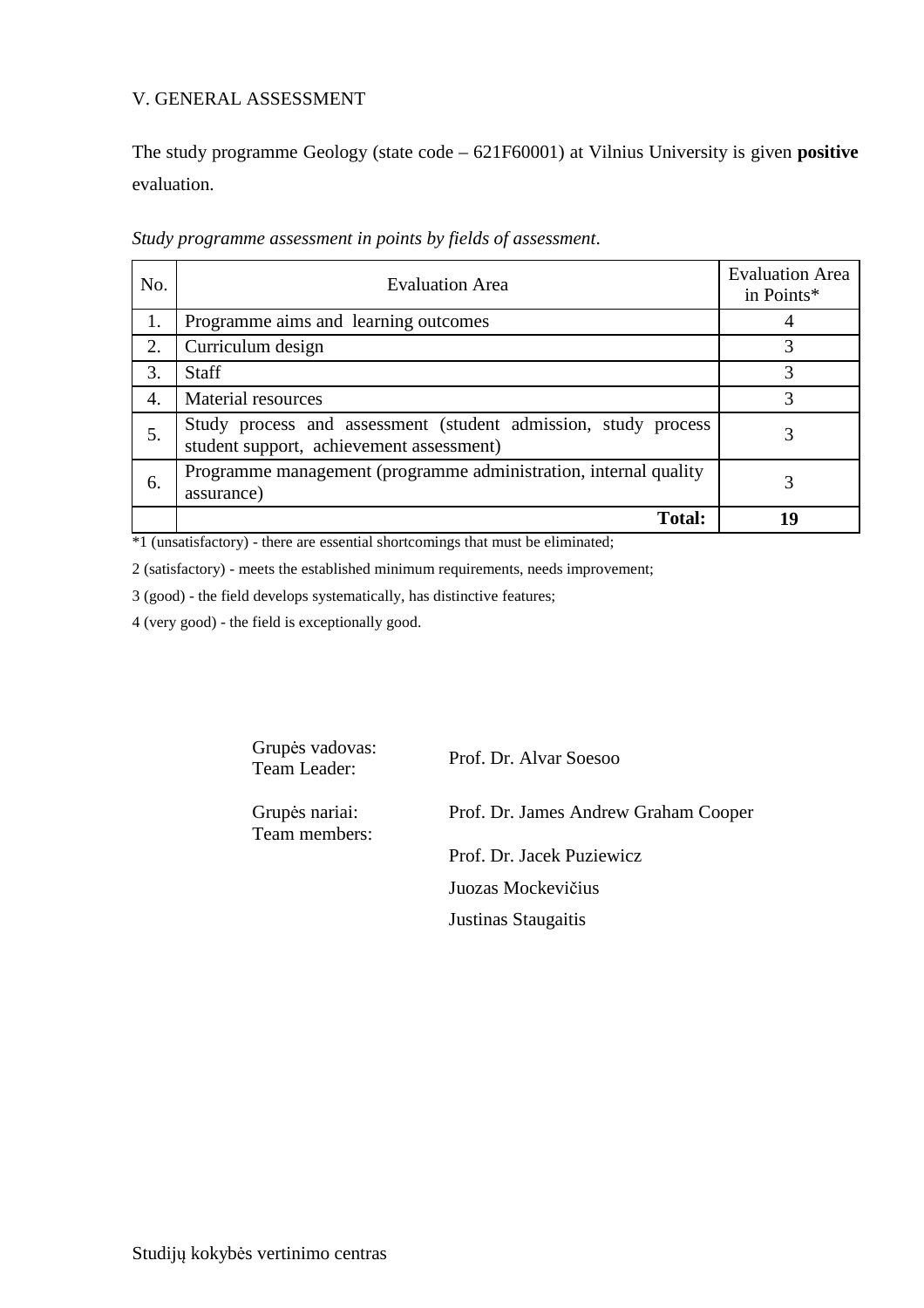# **VILNIAUS UNIVERSITETO ANTROSIOS PAKOPOS STUDIJŲ PROGRAMOS**  *GEOLOGIJA* **(VALSTYBINIS KODAS – 621F60001) 2014-04-17 EKSPERTINIO VERTINIMO IŠVADŲ NR. SV4-171 IŠRAŠAS**

**<**...**>** 

# V. **APIBENDRINAMASIS ĮVERTINIMAS**

Vilniaus universiteto studijų programa *Geologija* (valstybinis kodas – 621F60001) vertinama **teigiamai**.

| Eil. | Vertinimo sritis                                 | <b>Srities</b>          |
|------|--------------------------------------------------|-------------------------|
| Nr.  |                                                  | jvertinimas,<br>balais* |
| 1.   | Programos tikslai ir numatomi studijų rezultatai | $\overline{4}$          |
| 2.   | Programos sandara                                | 3                       |
| 3.   | Personalas                                       | 3                       |
| 4.   | Materialieji ištekliai                           | 3                       |
| 5.   | Studijų eiga ir jos vertinimas                   | 3                       |
| 6.   | Programos vadyba                                 | 3                       |
|      | Iš viso:                                         | 19                      |

\* 1 - Nepatenkinamai (yra esminių trūkumų, kuriuos būtina pašalinti)

2 - Patenkinamai (tenkina minimalius reikalavimus, reikia tobulinti)

3 - Gerai (sistemiškai plėtojama sritis, turi savitų bruožų)

4 - Labai gerai (sritis yra išskirtinė)

<...>

## **IV. SANTRAUKA**

Bendras įspūdis apie Geologijos magistro programą yra teigiamas. Kadangi tai vienintelė Geologijos magistro programa Lietuvoje, svarbu, kad ji užtikrintų aukštus išsilavinimo standartus, būtų tvari ir atitiktų tarptautinius kokybės reikalavimus bei darbo rinkos poreikius.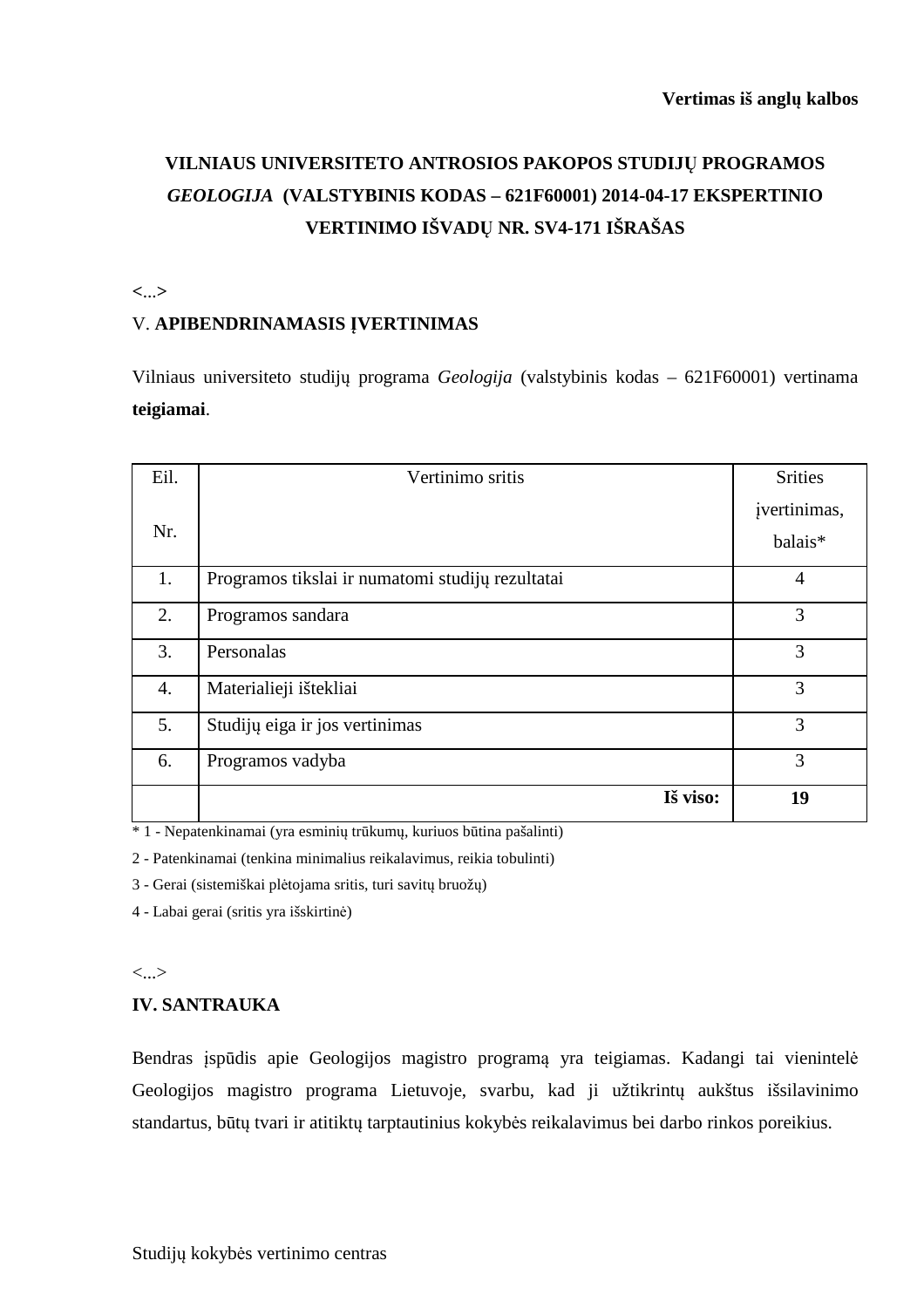Dauguma susitikimų metu apklaustų studentų labai aktyviai dalyvavo diskusijose ir pasirodė esantys plačių pažiūrų, kritiški ir gabūs, o tai – sėkmingo akademinio mokymo požymis. Be to, visi socialiniai partneriai patvirtino, kad jie galėjo pasitikėti įdarbintų studentų kompetencija.

Programos tikslai ir studijų rezultatai aiškiai apibrėžti ir tinkamai pateikti. Tikslai paremti tiek pasaulinės ir ES darbo rinkos reikalavimais, tiek Lietuvos vietos poreikiais, jie garantuoja, kad absolventai įgytų plačių ir sudėtinių žinių.

Studijų rezultatai užtikrina, kad absolventai būtų lankstūs, gerai išsilavinę geologijos srityje magistro lygiu ir vėliau galėtų rinktis įvairias specializacijas, siekdami karjeros. Programos tikslai ir studijų rezultatai dera tarpusavyje ir yra tinkami magistro lygio studijoms.

Studijų turinys ir studijų programa nuolat tobulinami, atsižvelgiant į socialinių partnerių ir studentų grįžtamąjį ryšį. Kai kurie 2012–2013 m. studijų programos pasirenkamųjų dalykų pokyčiai atrodo gana deklaratyvūs, pavyzdžiui: "Naftos geologijos įvadas" pakeistas į "Naftos ir dujų geologiją", "Geographix" programinės įrangos duomenų kompleksinis interpretavimas" pakeistas į "Duomenų kompleksinį interpretavimą naudojant kompiuterinę programinę įrangą". Bendrai studijų programos sandara atitinka įstatymais numatytus reikalavimus, turinys ir mokymo metodai yra tinkami numatytiems studijų rezultatams pasiekti.

Visi dėstytojai yra aukštos kvalifikacijos tiek akademine, tiek profesinės patirties už akademinės aplinkos ribų prasme. Visi dėstytojai turi geologijos daktaro laipsnį ir dauguma jų dėsto temas iš tų sričių, iš kurių rašė daktaro disertaciją, arba kitų labai artimų temų. Kiekvienas personalo narys yra dalyvavęs pakankamai nacionalinių ir tarptautinių konferencijų. Dėstytojai atlieka mokslinius tyrimus, susijusius su jų dėstomais studijų dalykais. Visais atvejais egzistuoja aiškus ryšys tarp dėstymo atsakomybės ir mokslinių tyrimų rezultatų.

Katedra turi svarbiausią mokslinių tyrimų įrangą, tačiau trūksta vidinės geocheminės įrangos. Magistro studijų studentai turi prieigą prie geocheminės ir kitos mokslinių tyrimų įrangos kitose katedrose ir bendradarbiaujančių partnerių patalpose. Dėstymo ir mokymosi įranga apskritai yra gera, studentai turi prieigą prie kompiuterių laboratorijos, kurioje yra pagrindinė būtina programinė įranga. Per pastaruosius kelerius metus buvo atnaujintos kelios auditorijos. Studentų atliekama praktika yra adekvati ir daugiausia susijusi su jų baigiamojo darbo tema. Tačiau studentai minėjo, kad jie katedrai išreiškė pageidavimą padidinti studijų programos praktinių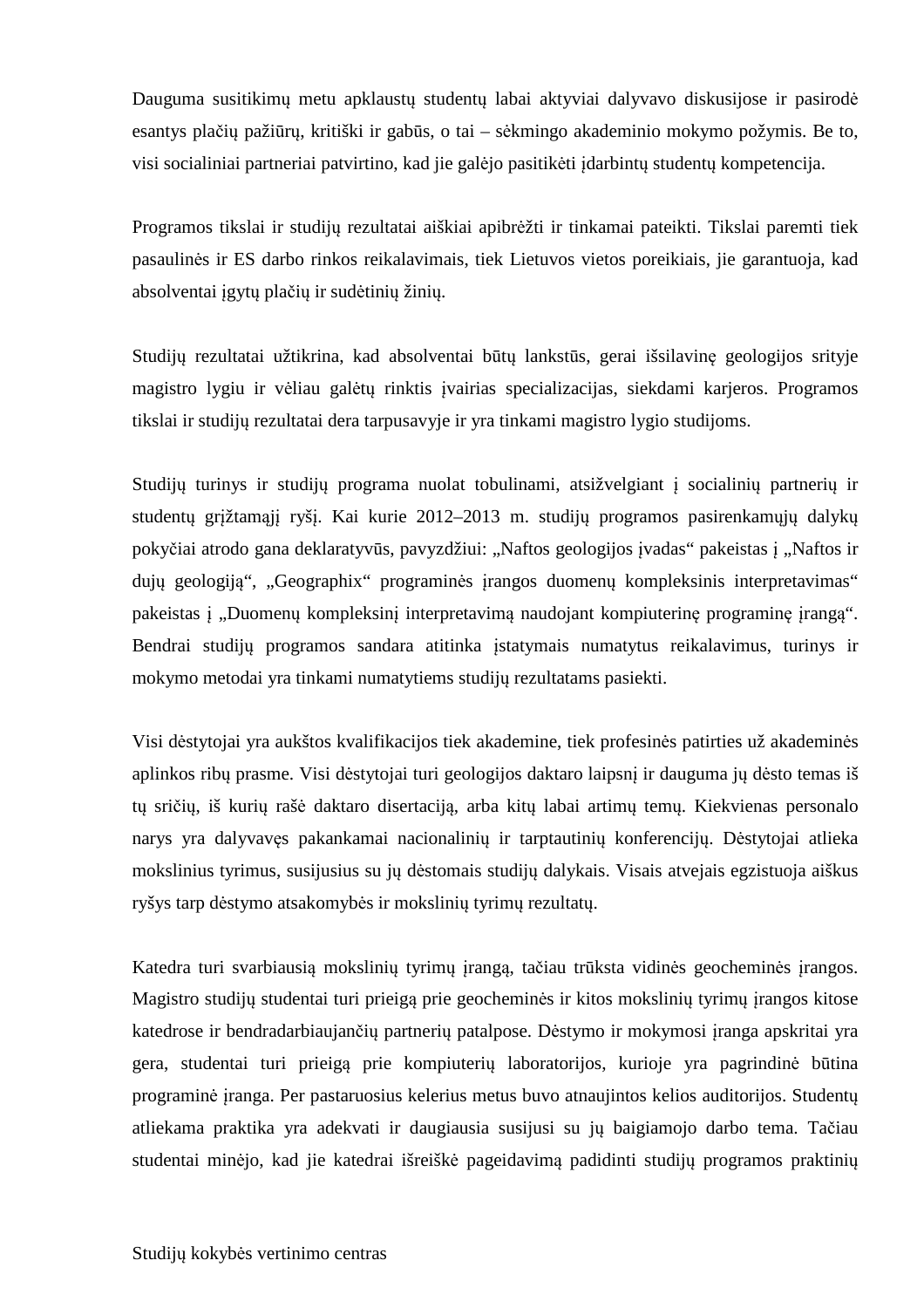užsiėmimų skaičių. Bibliotekos ištekliai yra adekvatūs, joje yra pakankamai elektroninių šaltinių ir duomenų bazių.

Priėmimo reikalavimai ir studijų proceso organizavimas geras, tačiau jį reikėtų tobulinti keliais aspektais: pavyzdžiui, reikėtų geriau informuoti kitus fakultetus ir kitus universitetus apie Geologijos studijų programą ir mokymosi, švietimo galimybes. Studijų programa yra gerai organizuojama, studentai ir akademinis personalas geba paaiškinti studijų rezultatus ir pasiekimus.

Programos vadybos sistema yra Vilniaus universiteto kokybės valdymo sistemos dalis. Programos vadybos atsakomybės aiškiai nustatytos kiekviename lygmenyje. Semestro vertinimai bei egzaminų rezultatų analizė ir studentų nuomonių analizė per akademinius metus yra svarbios kokybės stebėsenos ir vadybos sistemos sudedamosios dalys. Kai kuriais atvejais studentų pageidaujami pokyčiai studijų programoje negali būti įgyvendinami dėl finansinių priežasčių, tačiau būtina rasti kompromisinius sprendimus prašymams patenkinti (pvz., skirti daugiau praktikos lauke) ir galimybėms rasti.

Taigi, Geologijos studijų programa atitinka švietimo ir specifinius nacionalinius bei tarptautinius reikalavimus ir yra tvari.

# **III. REKOMENDACIJOS**

- 1. Reikėtų ne tik teoriškai pertvarkyti studijų programos turinį, bet ir persvarstyti privalomųjų bei pasirenkamųjų dalykų balansą, derėtų užtikrinti, kad vyktų moksliniai tyrimai ir praktiniai užsiėmimai.
- 2. Skatinti ir remti studentų tarptautinį judumą, įvertinti galimybę sukurti palankias sąlygas studentams (taip pat ir kai kuriems dėstytojams), siekiant gerinti jų užsienio kalbų įgūdžius.
- 3. Išplėsti ir sugriežtinti bendradarbiavimą su Hidrogeologijos ir inžinerinės geologijos katedra mokslinių tyrimų bei studijų srityse, taip pat įrangos mainus.
- 4. Skatinti personalą pasisemti daugiau žinių iš akademikų, atvykstančių dėstyti paskaitų ir vesti seminarų.
- 5. Skatinti dėstytojus ir studentus aktyviau dalyvauti tarptautiniuose ir vietos projektuose.